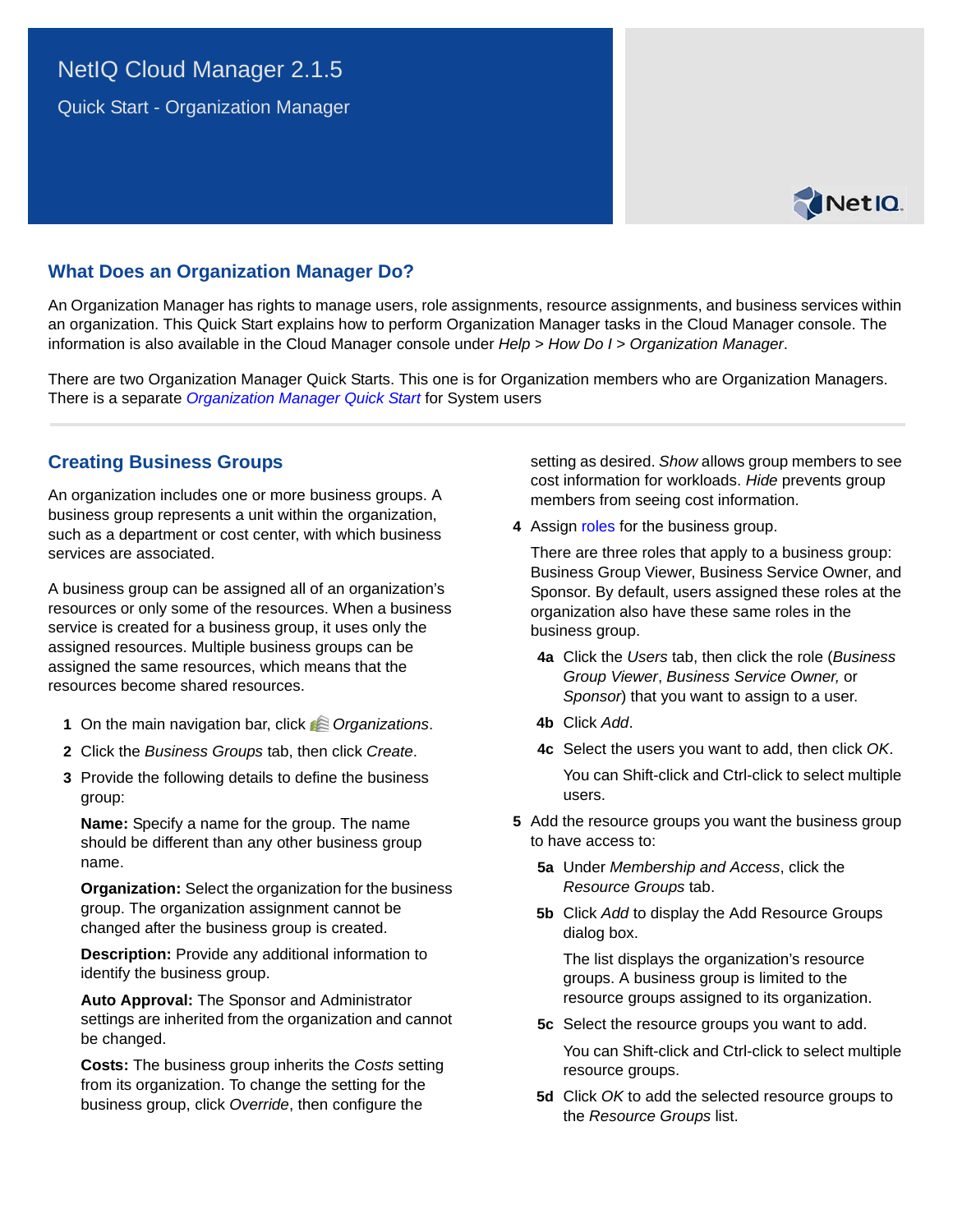- **6** Add the workload templates that you want the business group to have access to:
	- **6a** Under *Membership and Access*, click the *Workload Templates* tab.
	- **6b** Click *Add* to display the Add Workload Templates dialog box.

The list displays the organization's workload templates. A business group is limited to the workload templates assigned to its organization.

**6c** Select the workload templates.

You can Shift-click and Ctrl-click to select multiple workload templates.

- **6d** Click *OK* to add the selected workload templates to the *Workload Templates* list.
- **7** Add the networks that you want the business group to have access to.

The available networks are determined by the VM hosts included in the resource groups. However, to enable you to provide isolated networks for business groups that share the same resource group, the networks from a resource group are not automatically assigned to a business group when you add the resource group. Instead, you must separately add the networks you want assigned to the business group.

- **7a** Under *Membership and Access*, click the *Networks* tab.
- **7b** Click *Add* to display the Add Networks dialog box.
- **7c** Select the networks.

You can Shift-click and Ctrl-click to select multiple networks.

- **7d** Click *OK* to add the selected networks to the *Networks* list.
- **8** Click *Save*.

# **Creating Organization User Accounts**

Access to Cloud Manager requires a Cloud Manager user account. Through the account, a user receives rights to perform various [roles](#page-5-0) in the organization.

There are two ways to create user accounts:

- Manually enter the information for a user account.
- Import the account information from your LDAP authentication source.

#### MANUALLY CREATING USERS

- **1** On the main navigation bar, click *Business Groups*.
- **2** Click the *Users* tab, then click *Create* to display the Create User dialog box.

**3** Provide the following details to define the user:

**Full Name:** Specify the user's full name as you want it to appear in Cloud Manager.

**E-Mail Address:** Specify the user's e-mail address. If necessary, you can specify more than one address; use commas to separate addresses.

The e-mail address enables the Cloud Manager system to send messages (tasks, notifications, and so forth) to the user as needed.

If LDAP is being used for authentication (without Novell Access Manager or Novell Cloud Security Services), the e-mail address is also used for login.

**Phone Number:** This field is optional. Specify a contact number if desired.

**4** If you want the user to always be able to view business service costs regardless of the *Costs* setting for a business group, select *Always show costs*.

A business group's *Costs* setting can be set to *Show* or *Hide*. The purpose of the *Always show costs* setting is to ensure that business service costs are always visible to the user even if the organization or business group *Costs* setting is set to *Hide*.

For example, you might want to select this option for users who are Organization sponsors or Business Group sponsors. This ensures that sponsors can always see costs even if the organization or business group is set to hide costs.

**5** Assign roles to the user.

An Organization user can be assigned roles at the organization level, business group level, or business service level. For example, you could make a user a Sponsor for a business group, in which case the user could approve requests for business services from that business group only. Or, you could make the user a Sponsor for the organization, in which case the user could approve requests for business services from all business groups in the organization.

- **5a** Click the *Organization* tab to add a role at the organization level, click the *Business Group* tab to add a role at the business group level, or click the *Business Service* tab to add a role at the business service level.
- **5b** Click the role that you want to assign to the user.

For example, if you selected the *Business Group* tab and you want to enable the user to create business services for the business group, click *Business Service Owner*.

**5c** Click *Add*, select the object (organization, business group, or business service) to which you want the role to apply, then click *OK* to add it to the list.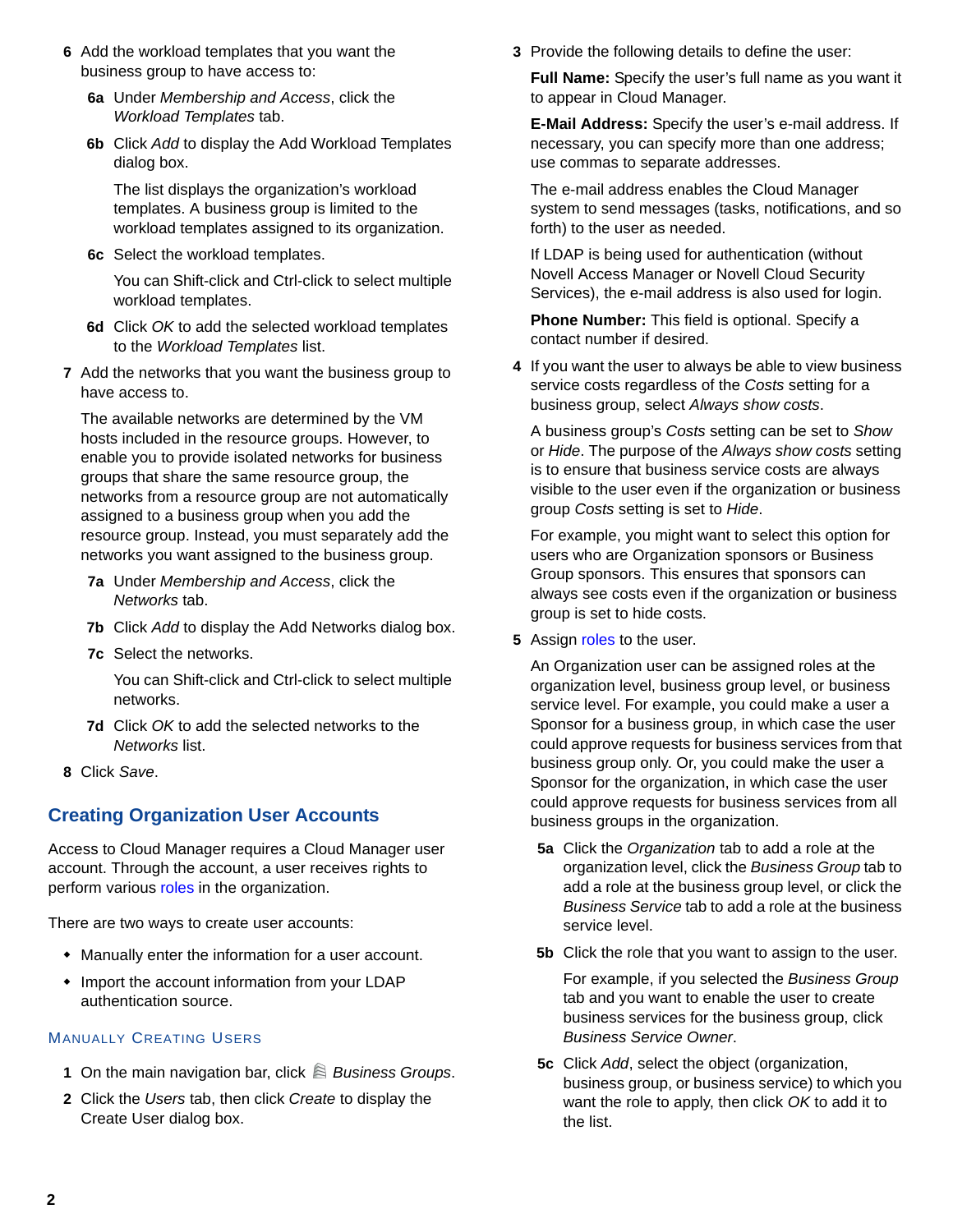**6** Add the user to user groups.

When you add a user to a group, the user inherits the roles assigned to the group.

- **6a** Click the *Membership* tab.
- **6b** Click *Add*, select the desired user groups, then click *OK*.

You can Shift-click and Ctrl-click to select multiple groups.

**7** When you have finished assigning roles and groups to the user, click *Save*.

The user is added to the *Users* list.

#### IMPORTING LDAP USERS

You can create user accounts by importing information from your LDAP authentication source. After you import a user, you can assign [roles](#page-5-0) to the user.

- **1** On the main navigation bar, click *Organization*.
- **2** On the *Users* tab, click *Members*, then click *Import*.
- **3** Authenticate to the LDAP directory:
	- **3a** Click the *LDAP* tab.
	- **3b** In the *LDAP Location* section, fill in the following fields:

**Host:** Specify the FQDN (fully qualified domain name) or IP address of the host machine running the LDAP server. For example,

ldap.mycompany.com or 123.45.67.8.

**Port:** Specify the TCP port (on the host machine) where the LDAP server is listening for LDAP connections. The standard port for non-SSL connections is 389. The standard port for SSL connections is 636.

**Use SSL:** If you have configured the Cloud Manager Application Server to support an SSL connection to the LDAP server (by importing the LDAP server certificate into the Cloud Manager Application Server's trust store), select this option to enable the secure connection.

**3c** In the *Search Bind Account* section, fill in the following fields:

**DN:** Specify the distinguished name of an account that has search rights to the directory location from which you want to import users. For example,

cn=Administrator,cn=Users,dc=MyCompany,d c=com

**Password:** Specify the password for the account.

**Confirm Password:** Confirm the password for the account.

**3d** Click *Test Connection*.

If the connection is successful, the Test Status is displayed as *Passed*. If the connection is not successful, validate the connection information and try again.

- **4** Import users:
	- **4a** Click the *Import* tab.
	- **4b** Click *Add*.

When you click *Add*, a new import entry is added to the list. You use the fields below the list to define the entry.

**4c** In the *DN* field, use standard LDAP notation (ou=provo,dc=netiq,dc=com) to specify the distinguished name for the target container or object, then click *Validate*.

If you specify a container, all users located within the container are imported. If you only want to import one user, specify the DN of the user object.

- **4d** If you specified a container for import, select *Users*.
- **4e** If you specified a container for import, select *Scan Tree* if you want to import users located in its subcontainers.
- **4f** Click *Import*.

The imported users are added to the *Members* list. Users are identified by the  $\triangle$  icon.

**5** Assign roles to a user.

An Organization user can be assigned roles at the organization level, business group level, or business service level. If you want to assign an imported user a role at the organization level, continue with the following steps. If you want to assign roles at the other two levels, exit the dialog box and see [Assigning Roles](#page-5-1)  [to Users and Groups](#page-5-1).

Users must be given roles in order to do anything in the organization. There are six roles that apply at the organization level: Approver, Build Administrator, Business Group Viewer, Business Service Owner, Organization Manager, and Sponsor.

Role assignments at the organization level are inherited by the organization's business groups. For example, if you give a user the Business Service Owner role for an organization, the user can create business services for any business group in the organization. If you want to limit the user to a role in specific business group, you must make the role assignment in the business group.

**5a** Click the role (*Business Group Viewer*, *Business Service Owner, Organization Manager*, or *Sponsor*) that you want to assign to a user.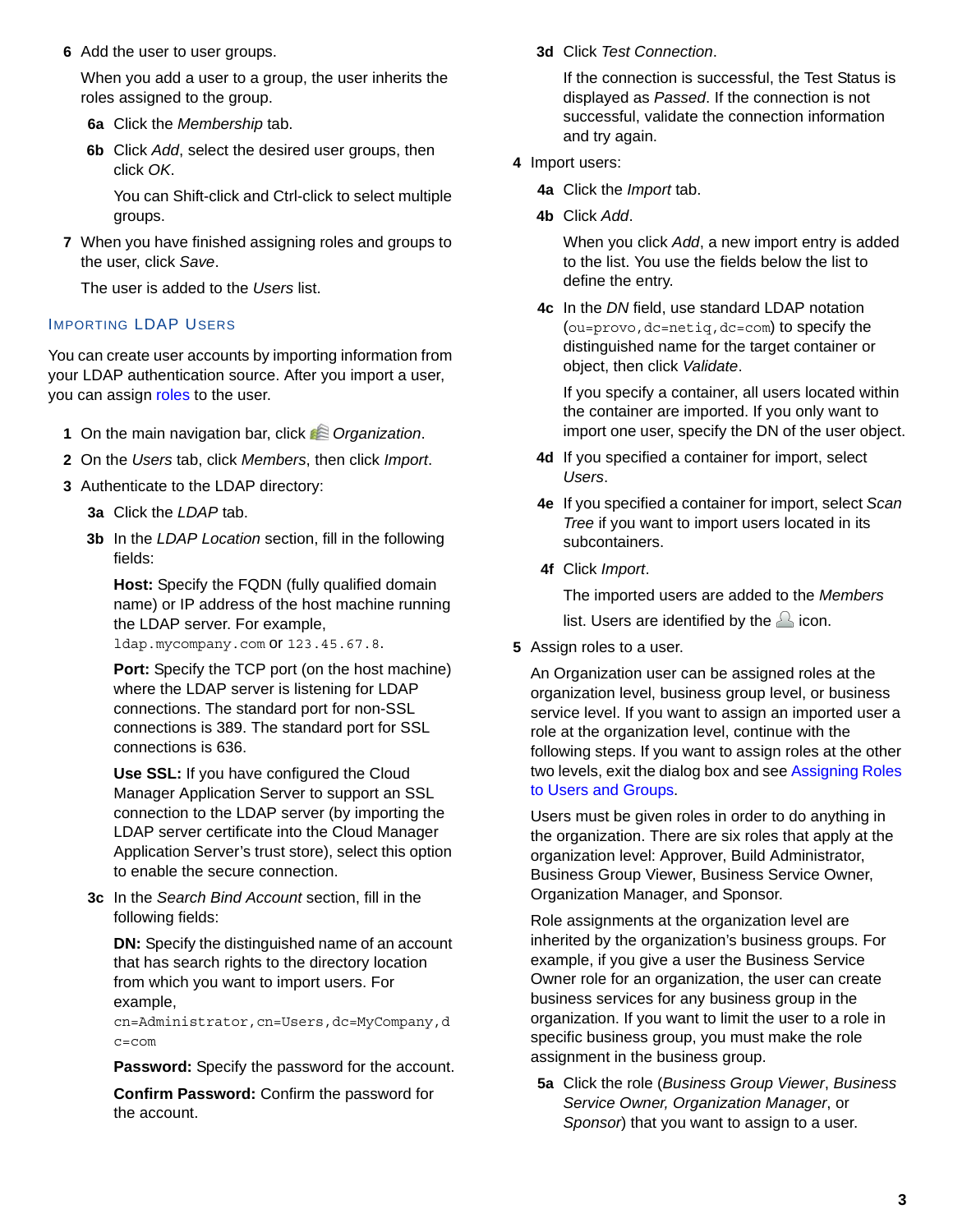You cannot assign users to the *Approver* and *Build Administrator* roles. These are system-level roles that can only be assigned to System users, not to Organization users. You can, however, see which System users are assigned those roles for your organization.

- **5b** Click *Add*.
- **5c** Select the users you want to add, then click *OK*.
- You can Shift-click and Ctrl-click to select multiple users.
- **6** Click *Save* to close the Edit Organization dialog box.

### **Creating Organization User Groups**

Rather than assign [roles](#page-5-0) to individual users, you can create user groups and assign roles to the user groups. Users who are added to a group inherit the group's roles.

User group roles are cumulative. If you add a user to a group, the user retains its directly assigned roles and also gains the inherited roles from the group.

There are two ways to create user groups:

- Manually enter the information for a user group.
- Import the group information from your LDAP authentication source.

#### MANUALLY CREATING USER GROUPS

- **1** On the main navigation bar, click *Business Groups*.
- **2** Click the *User Groups* tab, then click *Create* to display the Create User Group dialog box.
- **3** Provide the following details to define the user group:

**Full Name:** Specify the group's full name as you want it to appear in the Cloud Manager console.

**E-Mail Address:** This field is optional. If you enter an e-mail address, any messages generated for the group's roles are sent to the e-mail address. If you don't enter an e-mail address, the messages are sent to the group members' addresses.

- **4** In the *Type* field, select the group's type:
	- **LDAP DN:** Select this option to specify an LDAP group. The group's membership is maintained in the LDAP source. You cannot add users to the group in the Cloud Manager console.

Use standard LDAP notation to specify the distinguished name of the user group in the LDAP source (for example,

cn=orgmanagers,dc=provo,dc=netiq,dc=com).

 **Cloud Manager:** Select this option to create a user group that exists only in Cloud Manager. You maintain the group membership in the Cloud

Manager console. The group can include both users and other groups (including LDAP user groups).

**5** Assign roles to the group.

An Organization group can be assigned roles at the organization level, business group level, or business service level. For example, you can make a group a Sponsor for a business group, in which case the group could approve requests for business services from that business group only. Or, you can make the group a Sponsor for the organization, in which case the user can approve requests for business services from all business groups in the organization.

- **5a** Click the *Organization* tab to add a role at the organization level, click the *Business Group* tab to add a role at the business group level, or click the *Business Service* tab to add a role at the business service level.
- **5b** Click the role that you want to assign to the group.

For example, if you selected the *Business Group* tab and you want to enable the group to create business services for the business group, click *Business Service Owner*.

- **5c** Click *Add*, select the object (organization, business group, or business service) to which you want the role to apply, then click *OK* to add it to the list.
- **6** Add members to the group:
	- **6a** Click the *Membership* tab.
	- **6b** Click *Members*, then click *Add* to display the Add Members dialog box.
	- **6c** Select the users and user groups you want to add to the group.

You can Shift-click and Ctrl-click to select multiple users and groups.

- **6d** Click *OK* to add the users and user groups to the Members list.
- **7** When you are finished assigning roles and adding members, click *Save*.

#### IMPORTING LDAP USER GROUPS

You can create user groups by importing them from your LDAP authentication source. After you import a group, you can assign [roles](#page-5-0) to the group.

An imported user group's membership is maintained in the LDAP authentication source. Any users who are members of the user group in the LDAP source receive the roles that are assigned to the user group in Cloud Manager.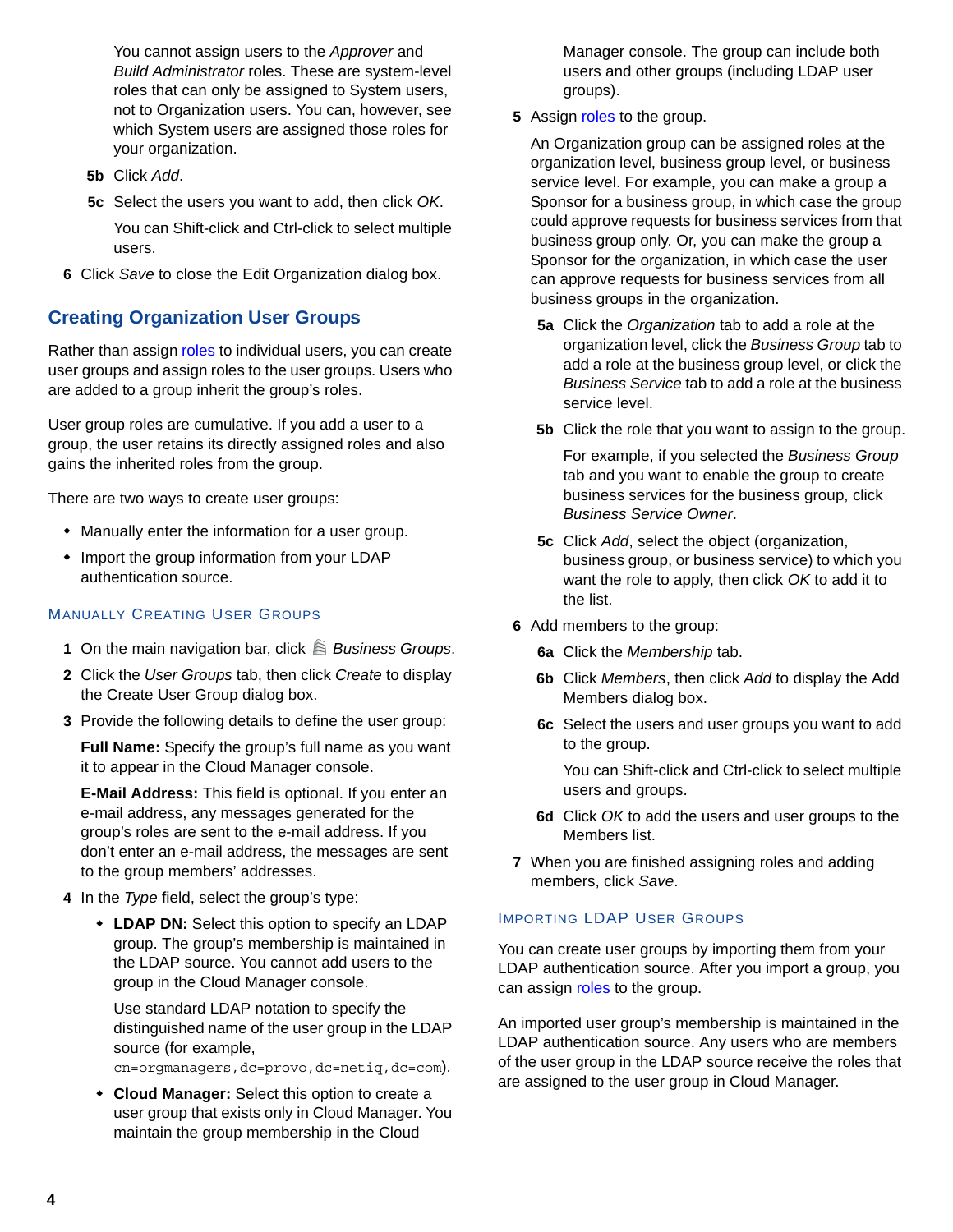An LDAP user group's members are not imported to Cloud Manager and do not display in the group's *Members* list. In addition, you cannot manually add users or user groups to an imported group.

- **1** On the main navigation bar, click *C* Organization.
- **2** On the *Users* tab, click *Members*, then click *Import*.
- **3** Authenticate to the LDAP directory:
	- **3a** Click the *LDAP* tab.
	- **3b** In the *LDAP Location* section, fill in the following fields:

**Host:** Specify the FQDN (fully qualified domain name) or IP address of the host machine running the LDAP server. For example,

ldap.mycompany.com or 123.45.67.8.

**Port:** Specify the TCP port (on the host machine) where the LDAP server is listening for LDAP connections. The standard port for non-SSL connections is 389. The standard port for SSL connections is 636.

**Use SSL:** If you have configured the Cloud Manager Application Server to support an SSL connection to the LDAP server (by importing the LDAP server certificate into the Cloud Manager Application Server's trust store), select this option to enable the secure connection.

**3c** In the *Search Bind Account* section, fill in the following fields:

**User DN:** Specify an account that has read rights to the directory location from which you want to import users groups. For example, cn=Administrator,cn=Users,dc=MyCompany,d

c=com

**Password:** Specify the password for the account.

**Password Confirm:** Confirm the password for the account.

**3d** Click *Test Connection*.

If the connection is successful, the Test Status is displayed as *Passed*. If the connection is not successful, validate the connection information and try again.

- **4** Import user groups:
	- **4a** Click the *Import* tab.
	- **4b** Click *Add*.

When you click *Add*, a new import entry is added to the list. You use the fields below the list to define the entry.

**4c** In the DN field, use standard LDAP notation (ou=provo,dc=netiq,dc=com) to specify the distinguished name for the target container or object, then click *Validate*.

If you specify a container, all user groups located within the container are imported. If you only want to import one user group, specify the DN of the user group object.

- **4d** If you specified a container for import, select *Groups*.
- **4e** If you specified a container for import, select *Scan Tree* if you want to import user groups located in its subcontainers.
- **4f** Click *Import*.

The imported user groups are added to the *Members* list. Users are identified by the  $\triangle$  icon.

**5** Assign roles to a group:

An Organization user group can be assigned roles at the organization level, business group level, or business service level. If you want to assign an imported user group a role at the organization level, continue with the following steps. If you want to assign roles at the other two levels, exit the dialog box and see [Assigning Roles to Users and Groups](#page-5-1).

User groups must be given roles for the group members to do anything in the organization. There are six roles that apply at the organization level: Approver, Build Administrator, Business Group Viewer, Business Service Owner, Organization Manager, and Sponsor.

Role assignments at the organization level are inherited by the organization's business groups. For example, if you give a user group the Business Service Owner role for an organization, the group members can create business services for any business group in the organization. If you want to limit the user group to a role in a specific business group, you must make the role assignment in the business group.

**5a** Click the role (*Business Group Viewer*, *Business Service Owner, Organization Manager*, or *Sponsor*) that you want to assign to a user group.

You cannot assign user groups to the Approver and Build Administrator roles. These are systemlevel roles that can only be assigned to System user groups, not to Organization user groups. You can, however, see which System user groups are assigned those roles for your organization.

- **5b** Click *Add*.
- **5c** Select the user groups you want to add, then click *OK*.

You can Shift-click and Ctrl-click to select multiple user groups.

**6** Click *Save* to close the Edit Organization dialog box.

The imported user groups are displayed in the *User Groups* list (*Business Groups* > *User Groups*).